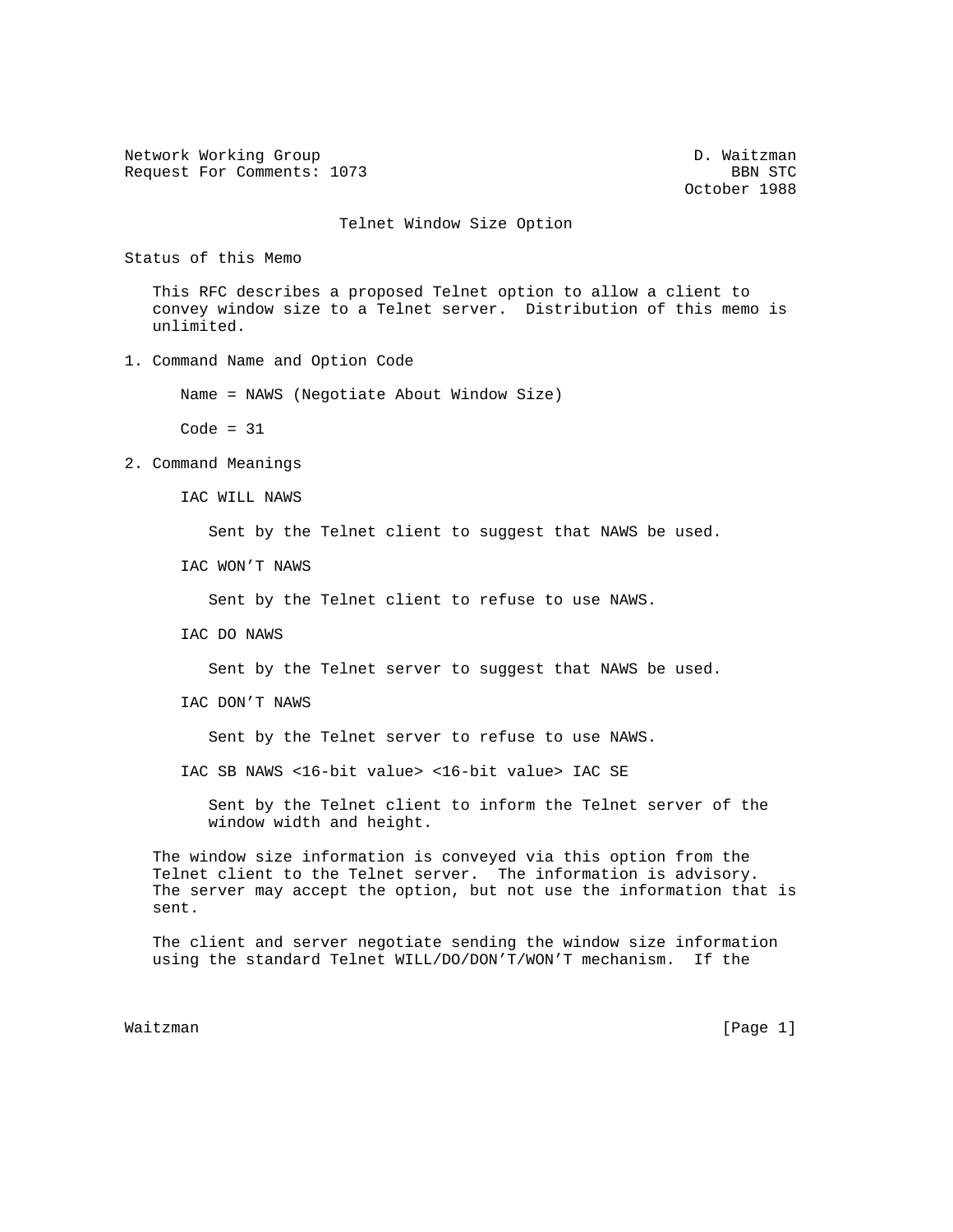client and server agree, the client may then send a subnegotiation to convey the window size. If the client's window size is later changed (for instance, the window size is altered by the user), the client may again send the subnegotiation. Because certain operating systems, on which a server may be executing, may not allow the window size information to be updated, the server may send a DON'T NAWS to the client to forbid further subnegotiation after it was initially accepted. A negotiation loop will not form following these rules.

 The subnegotiation consists of two values, the width and the height of the window in characters. The values are each sent as two bytes, in the Internet standard byte and bit order. This allows a maximum window width or height of 65535 characters. A value equal to zero is acceptable for the width (or height), and means that no character width (or height) is being sent. In this case, the width (or height) that will be assumed by the Telnet server is operating system specific (it will probably be based upon the terminal type information that may have been sent using the TERMINAL TYPE Telnet option).

The syntax for the subnegotiation is:

IAC SB NAWS WIDTH[1] WIDTH[0] HEIGHT[1] HEIGHT[0] IAC SE

 As required by the Telnet protocol, any occurrence of 255 in the subnegotiation must be doubled to distinguish it from the IAC character (which has a value of 255).

3. Default Specification

WON'T NAWS

DON'T NAWS

 This option does not assume any default window size information. Often the terminal type, passed with the TERMINAL TYPE Telnet option, may imply a window size, but that is not necessary for this option.

4. Motivation

 With the increasing popularity of windowing systems, a Telnet client is often run inside a variable-sized window, and the Telnet server needs to know the window size for proper cursor control. The window may also have its size changed during the Telnet session and the updated window size needs to be conveyed to the server. This memo specifies an option to send the window height and width in characters from a client to a server.

Waitzman [Page 2]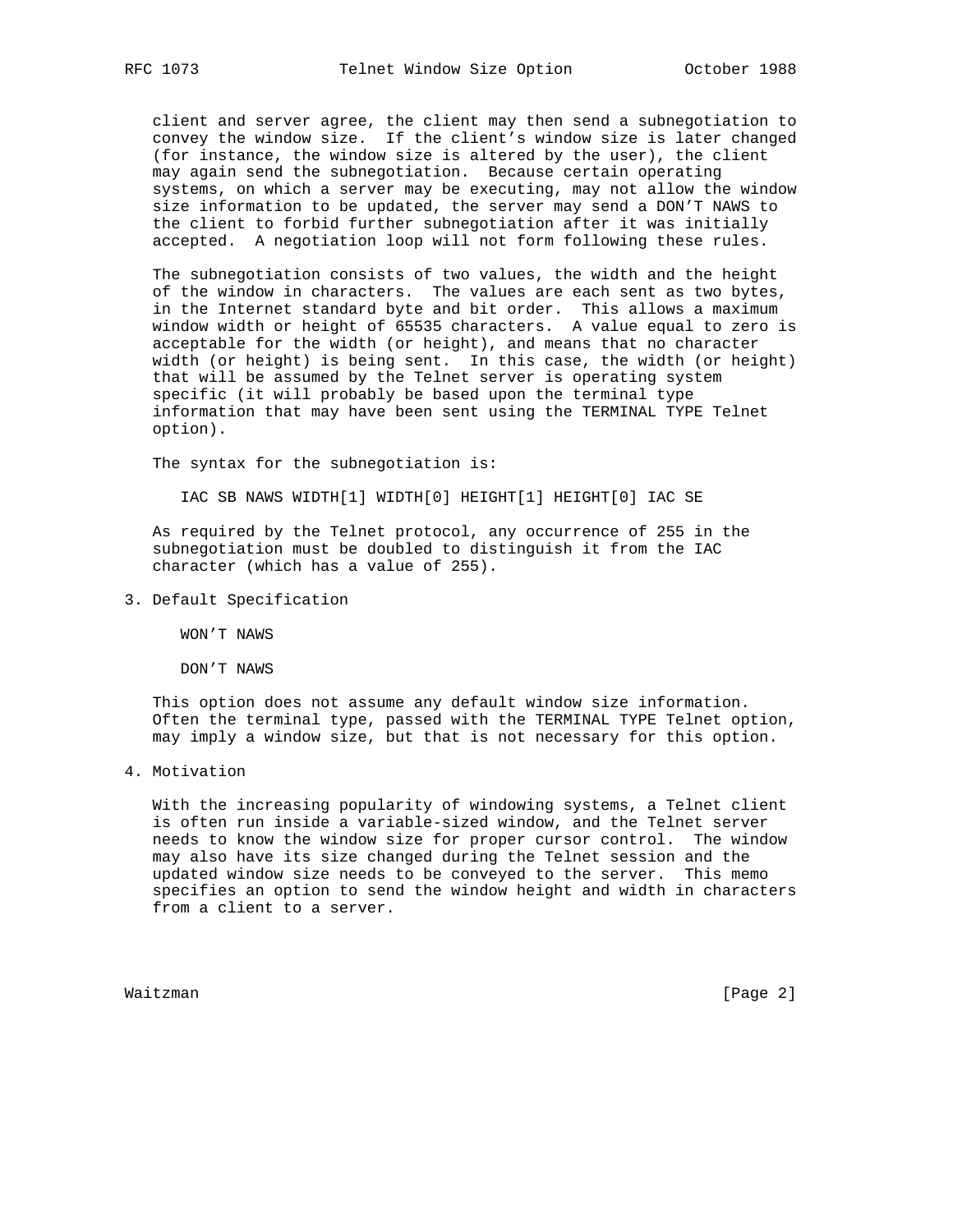The Telnet options Negotiate Output Line Width (NAOL) and Negotiate Output Page Size (NAOP) do not have the correct semantics for this purpose, and they are not in common use [see RFC-1011 "Official Internet Protocols", and the "Defense Protocol Handbook"]. The NAOL and NAOP options are bidirectional (i.e., the server might control the client's line width or page size), and are limited to 253 characters in each axis.

 This option is a better model of the normal window negotiation process. The client has total control over the size of its window and simply tells the server what the current window size is. Furthermore, the 253 character height and width limitation is too low so the new option has a limit of 65535 characters. Finally, this option sends the window height and width concurrently because they are typically changed simultaneously and many operating systems and windowing applications prefer to think in terms of simultaneous changes in height and width.

5. Description and Implementation Notes

 A typical user of this option might be a Telnet client running under X. After a user resizes the client's window, this must be communicated to the Telnet client. In 4.3 BSD Unix, the signal SIGWINCH (window changed) might be caught by the Telnet process and a new NAWS subnegotiation sent to the server. Upon receipt of a NAWS subnegotiation, the server might do the appropriate ioctl to handle the new information, and then could send a SIGWINCH to its child, probably a shell.

6. Examples

 In the following examples all numbers in the data stream are in decimal.

1. Server suggest and client agrees to use NAWS.

 (server sends) IAC DO NAWS (client sends) IAC WILL NAWS (client sends) IAC SB NAWS 0 80 0 24 IAC SE

> [A window 80 characters wide, 24 characters high] [some time occurs and the user changes the window size]

(client sends) IAC SB NAWS 0 80 0 64 IAC SE

[A window 80 characters wide, 64 characters high]

Waitzman [Page 3]